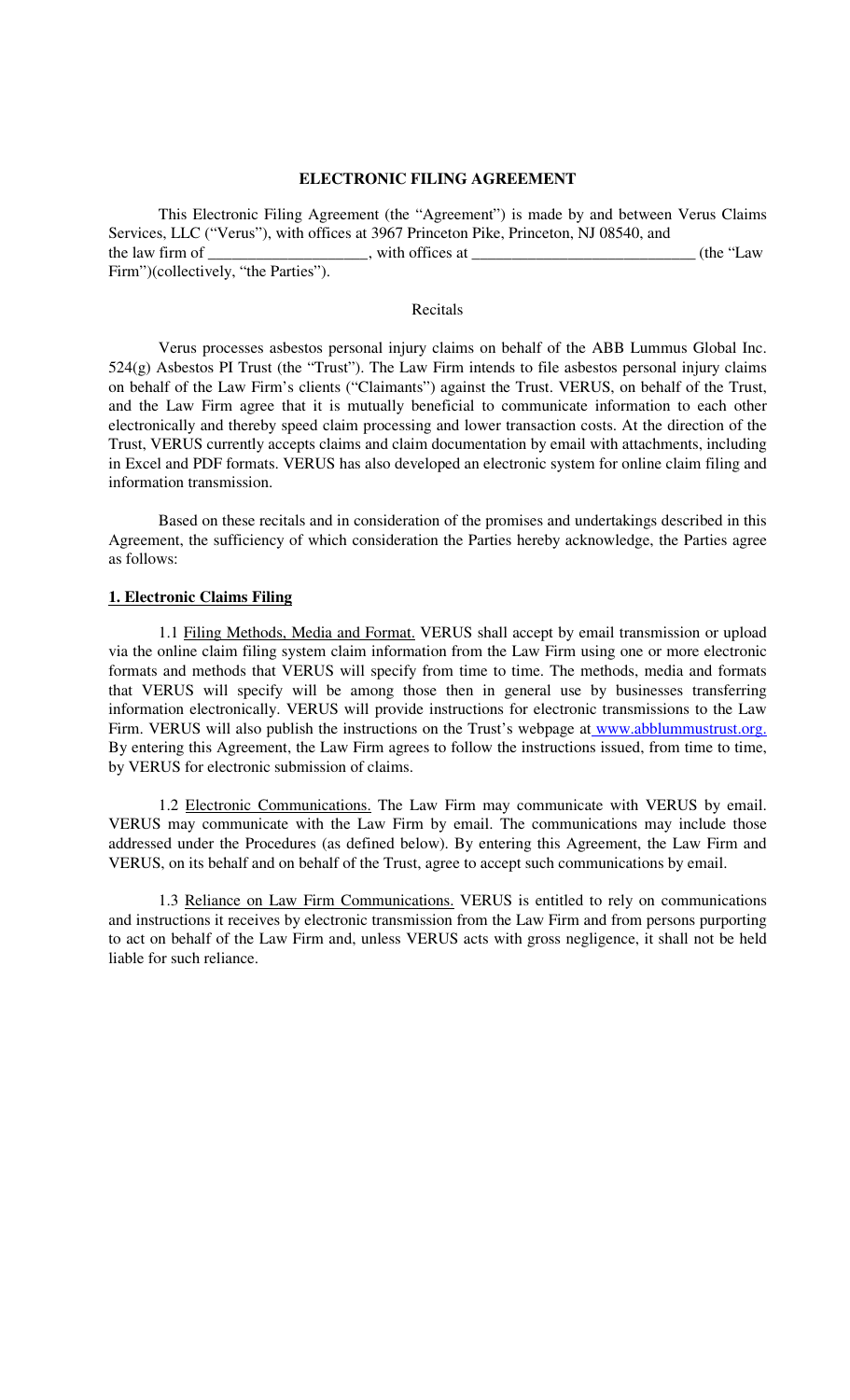1 Continuous Access. Electronic transmission of claim information allows the filing of claims and claim information seven days a week. VERUS will notify the Law Firm by email of any temporary interruption of the electronic system for maintenance.

### 2 **Rules and Procedures**

2.1 Adherence to TDP. Electronic filing shall not affect the requirements of the ABB Lummus Global Inc. 524(g) Asbestos PI Trust Distribution Procedures ("TDP").

2.2 Payment Criteria Unchanged. This Agreement is not intended to alter and does not supersede the payment criteria and procedures established by the Trustee pursuant to the TDP. This Agreement does not create any rights to claim payment beyond those set forth in the TDP.

# **3. Claim Information**

3.1 Law Firm Certification. The Law Firm hereby represents, and in connection with the submission of any claim shall certify, that it is authorized by the Claimant to submit a claim and that the information and materials submitted hereunder shall be submitted pursuant to and subject to the provisions of Rule 11 of the Federal Rules of Civil Procedure, including representations by the Law Firm to the Trust as set forth in Rule 11(b), as if the submissions were a paper presented to a court of the United States.

3.2 Complete Information. VERUS processes claims as directed by the Trust pursuant to the Trust's Procedures for Receiving and Liquidating TDP Claims (the "Procedures"), posted on the Trust's web page at www.abblummustrust.org. Electronic transmission of claims with incomplete information will be addressed as provided in the Procedures.

3.3 Filing. Eligibility of a claim transmitted electronically to VERUS for the FIFO Processing Queue as defined in the TDP shall be determined under the Procedures. The date of the receipt of an electronically transmitted claim shall constitute filing of the claim for purposes of application of the TDP.

3.4 Claimant Signature. The Law Firm shall maintain the original of any document signed by the Claimant. From time to time, the Trust may require the Law Firm to produce the original signature of the Claimant for a particular document, such as a release. Upon ten (10) days' notice to the Law Firm, the Law Firm shall produce the hard copy of the document or an electronic image of the document.

3.5 Maintenance of Supporting Documents. The Law Firm shall maintain a copy of each document relied upon in connection with any claim electronically transmitted, whether by input into the Excel program format, scanned and submitted in PDF format, electronically copied onto an electronic disc or by any other electronic means. Copies may be maintained in either paper or electronic format. The Law Firm will timely provide copies of such documents to VERUS upon request.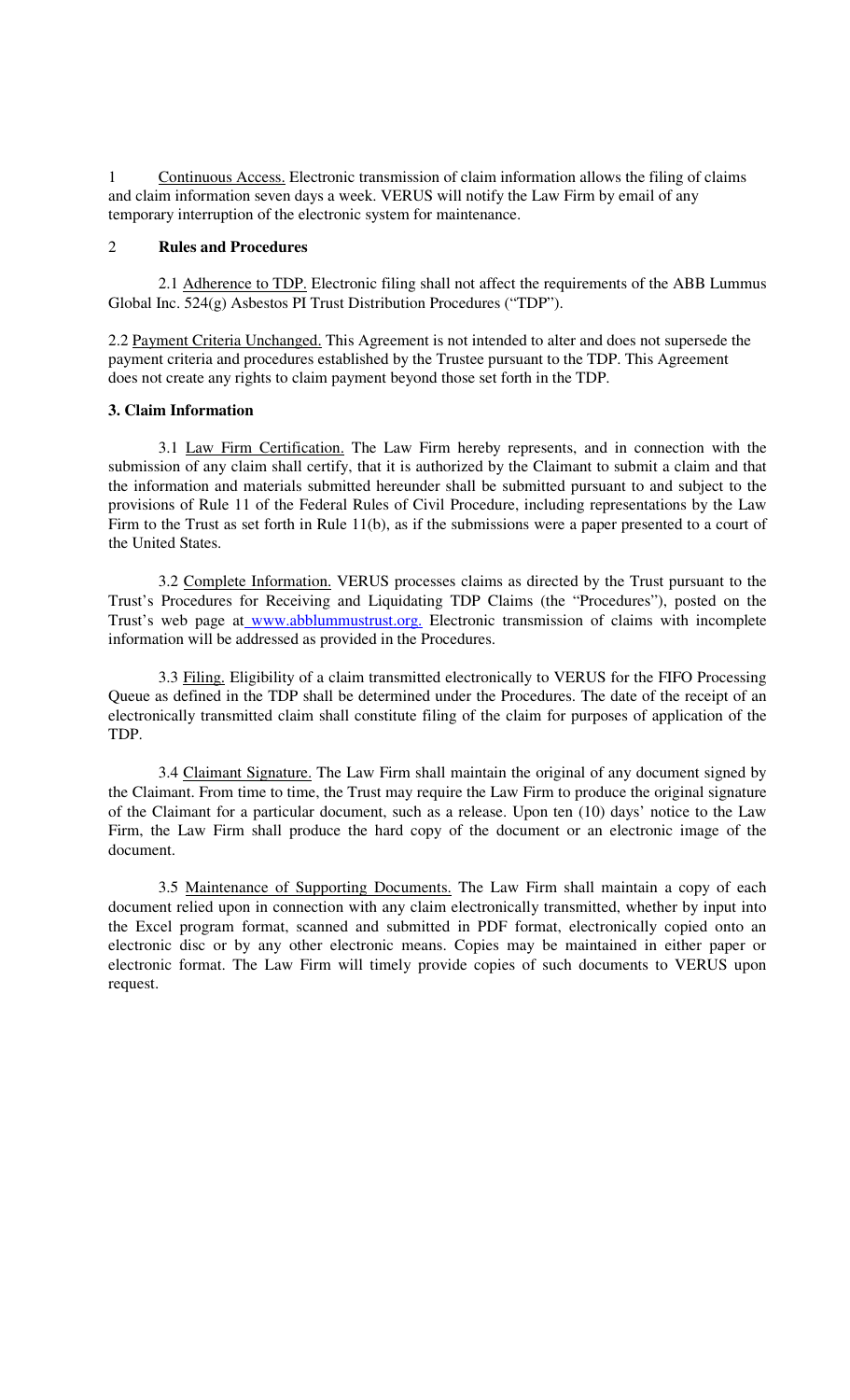3.6 Use of Claimants' Confidential Information. Any claim information the Law Firm submits electronically pursuant to the Procedures and/or this Agreement shall remain confidential information in all respects and shall not be discoverable by any other person or entity without the express written consent of the Law Firm for the Claimant, the Claimant and the Trust.

3.7 Forms. Forms provided by the Trust under the Procedures may be copied or printed from the Trust's web page and, after completion, submitted as an attachment to an email to VERUS as a word processing document or in PDF format.

### **4. Settlement Offer, Acceptance and Payment**

4.1 Settlement Offers. VERUS, acting on behalf of the Trust, may electronically communicate completion of review of a claim and any settlement offer, as provided in the Procedures, to the Law Firm. VERUS will attach an electronic copy of the release form provided in the Procedures when it provides claims material in connection with this Agreement or as provided by the Procedures or as requested by the Law Firm. The release form may also be printed from the Trust's web page. Except as provided in the Procedures, the release form shall not be modified in any manner. Upon request by the Law Firm, VERUS will mail a hard copy of the release form to the Law Firm.

4.2 Release Execution. In the event a Claimant intends to accept a settlement offer, the Law Firm will obtain the execution of the release as provided in the Procedures. The Law Firm may deliver the release to VERUS in any manner provided in the Procedures. For electronic submission of the executed release, the release may be scanned into PDF format and delivered to VERUS as an email attachment. In the event that the release is electronically delivered to VERUS, (a) the Law Firm shall maintain the original, signed release as provided in Par. 3.4 of this Agreement; and (b) the Law Firm shall not be required to deliver the original, signed release as a precondition to payment.

4.3 Payment Method Options. The Procedures provide for payment of liquidated claims by wire transfer. The Law Firm must provide instructions to VERUS for payment by wire transfer, as provided in the Procedures. Also, the Procedures provide for making payment of claims either by single or group check, as directed by the Law Firm.

### **5. Limitation of Liability; Indemnification**

5.1 Limited Damages. Except as specifically provided in this Agreement, or as otherwise required by law, neither VERUS nor any of its officers, directors, trustees, employees, contractors, or agents shall be held liable for any indirect, incidental, general or special, compensatory or consequential damages by reason of the Law Firm's electronic submission of claims, information and/or communications. The Trust, the trustee of the Trust, the ABB Lummus Global Inc. 524(g) Asbestos Trust Advisory Committee, the Lummus Future Claimants' Representative, and their officers, directors, attorneys, trustees, employees, contractors, and agents shall have no liability by reason of the Law Firm's electronic submission of claims, information and/or communications or otherwise under this Agreement.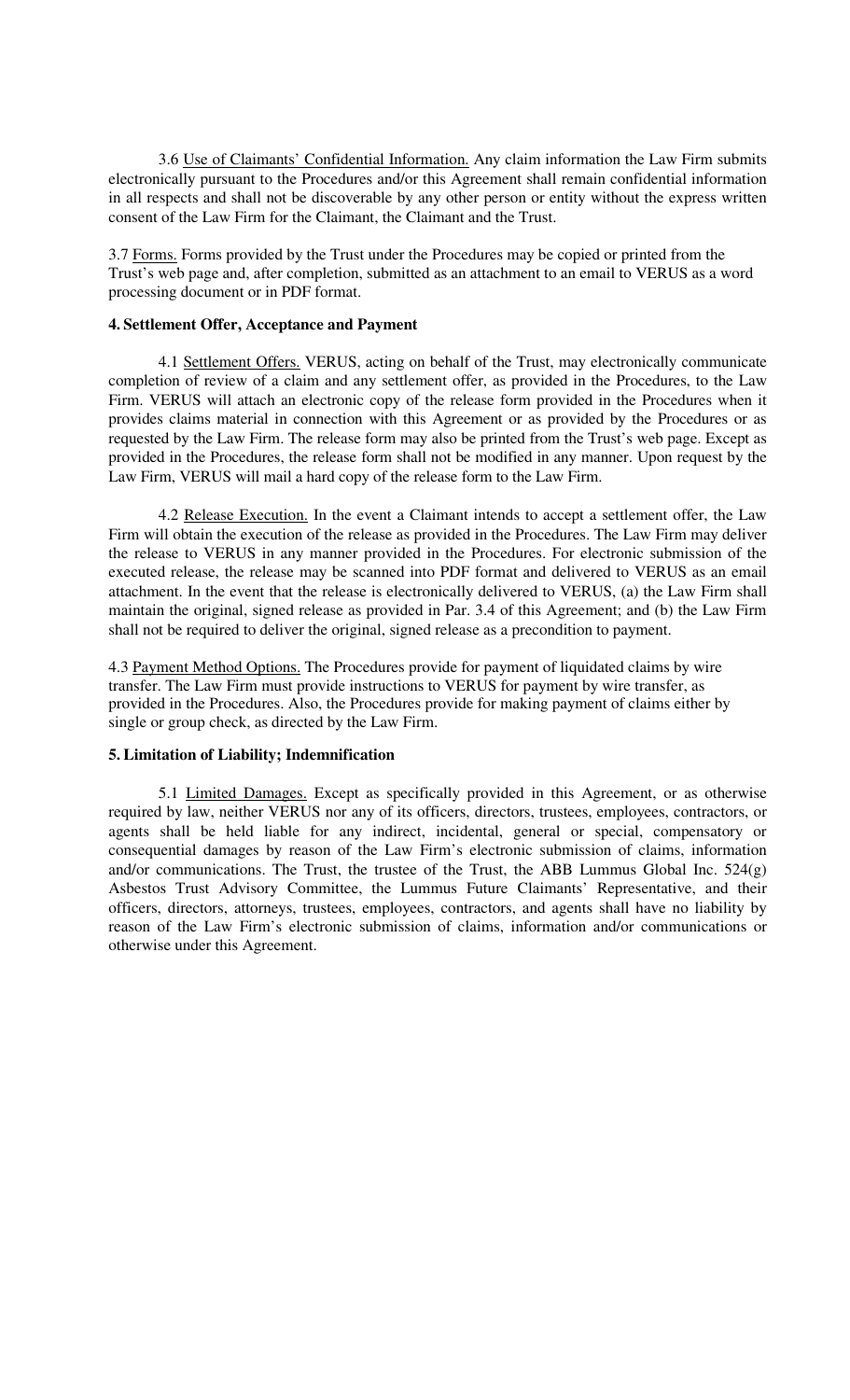# 5.2 DISCLAIMER. VERUS MAKES NO REPRESENTATIONS OR WARRANTIES OF ANY KIND TO THE LAW FIRM OR TO CLAIMANT'S COUNSEL OF RECORD, ANY CLAIMANT OR ANY THIRD PARTY, AND EXPRESSLY DISCLAIMS ALL WARRANTIES, WHETHER IMPLIED OR STATUTORY OR ARISING OUT OF CUSTOM OR COURSE OF DEALING OR USAGE OF OR USAGE IN THE TRADE, INCLUDING, WITHOUT LIMITATION, WARRANTIES OF MERCHANTABILITY AND FITNESS FOR A PARTICULAR PURPOSE.

#### **6. Miscellaneous**

6.1 No Assignment. Neither Party may assign or otherwise transfer in any way any of its rights and obligations arising out of this Agreement without the prior written consent of the other party, except VERUS, in its sole discretion, may assign or otherwise transfer this Agreement to another entity that processes claims on behalf of the Trust, provided such entity agrees to be bound by the terms of the Agreement.

6.2 Termination. Either Party may terminate this Agreement upon written notice to the other Party. Termination of the Agreement will not relieve the Law Firm of its obligations under Par. 3.4 of this Agreement. On the effective date of the termination of this Agreement, the Law Firm may no longer electronically transmit claims to the Trust, notwithstanding any provision in the Procedures.

6.3 Disputes. Any dispute between the Parties relating to the claim process will be resolved pursuant to the TDP and the Procedures.

6.4 Force Majeure. Neither party will be liable for any failure or delay in its performance under this Agreement due to any cause beyond its reasonable control, including acts of God, embargo, riot, sabotage, labor shortage or dispute, government act, or failure of Internet service, provided that the delaying party: (a) gives the other party prompt notice of such cause, and (b) uses reasonable efforts to promptly correct such failure or delay in performance.

6.5 Applicable Law. This Agreement shall be interpreted, construed and enforced according to the law of the State of Connecticut, without reference to the choice of law provisions thereof.